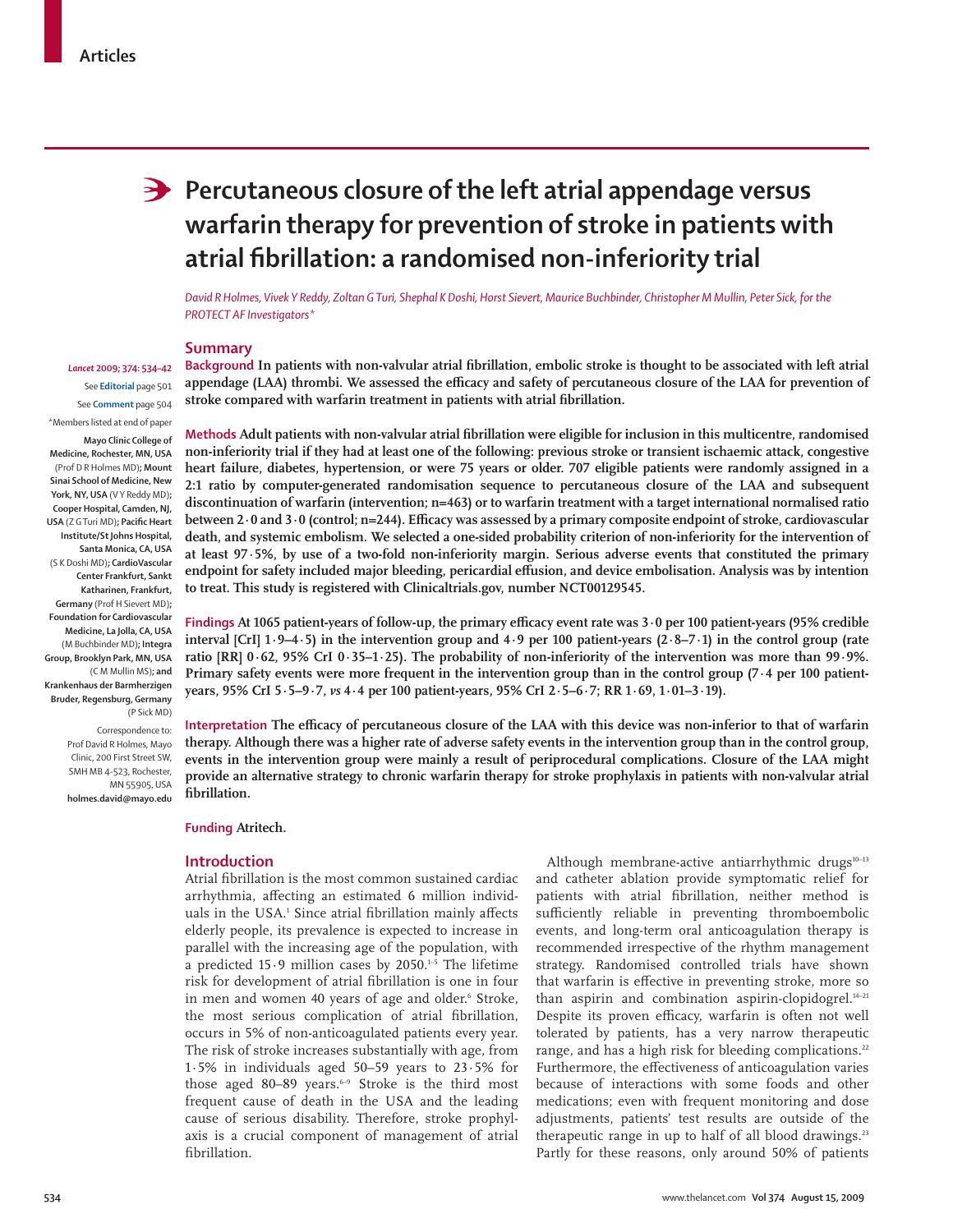who are eligible for long-term warfarin are treated with it.<sup>24</sup>

Pharmacological alternatives to warfarin have been investigated,<sup>25–28</sup> and several new anticoagulants seem promising;29 even if they prove to be safe, however, they will not address many of the problems related to bleeding or compliance or the need for lifelong treatment. On the basis of echocardiography and autopsy studies showing that the left atrial appendage (LAA) was the source of thrombi in more than 90% of patients with non-valvular atrial fibrillation,<sup>30–32</sup> percutaneous catheter-based devices have been developed to close and thereby effectively exclude the LAA from the systemic circulation. Pilot studies have shown acceptable risk-to-benefit ratios for these non-pharmacological alternatives to chronic warfarin therapy.<sup>33-38</sup>

The PROTECT AF (WATCHMAN Left Atrial Appendage System for Embolic Protection in Patients with Atrial Fibrillation) study<sup>36</sup> examined the efficacy and safety of percutaneous closure of the LAA in patients with nonvalvular atrial fibrillation. The study was designed to assess the non-inferiority of the device against chronic warfarin therapy.

# **Methods**

# **Patients**

This prospective, randomised controlled trial was undertaken at 59 sites in the USA and Europe. Enrolment began in February, 2005, and ended in June, 2008. Patients aged 18 years or older with paroxysmal, persistent, or permanent non-valvular atrial fibrillation were eligible for enrolment if they had a CHADS2 risk score of 1 or more (ie, at least one of the following: previous stroke or transient ischaemic attack, congestive heart failure, diabetes mellitus, hypertension, or were 75 years or older).<sup>39</sup> Exclusion criteria included contraindications to warfarin, comorbidities other than atrial fibrillation that required chronic warfarin use, LAA thrombus, a patent foramen ovale with atrial septal aneurysm and right-to-left shunt,<sup>40</sup> mobile aortic atheroma, and symptomatic carotid artery disease. Eligible patients underwent baseline neurological assessment by a neurologist. For patients who had history of stroke, a CT or MRI scan was taken at baseline. Patients also had an echocardiographic examination (via a transoesophageal echocardiograph [TEE]) to assess other echocardiographic exclusion criteria.

The study was reviewed by the US Food and Drug Administration (FDA) and approved by each site's institutional review board; all patients provided written informed consent. An independent clinical events committee reviewed and adjudicated all adverse events. An independent data safety monitoring board met regularly to review study data and to recommend any changes to the protocol.

# **Randomisation and masking**

After baseline screening, patients were randomly assigned by a computer-generated randomisation sequence to inter-



#### *Figure 1: Trial profile*

ITT=intention-to-treat. \*Patients were classed as ineligible after new clinical fi ndings were seen (eg, cardiac tumour, inadequate anatomy). †One or more of the release criteria of acceptable device position, in-situ size (compression), stability, and LAA seal were not met for device release. ‡Procedure-related complications that resulted in the device not being used (all of which were classified as primary safety endpoints).

vention or control groups in a 2:1 ratio. Randomisation was stratified by clinical centre and was done via a centralised system with block sizes of six (four intervention, two control). An independent statistician who had no involvement in the design or analysis of the study generated the randomisation sequence. The centralised computer system was password protected and accessed by the principal investigator or study coordinator after the patient gave consent and had met inclusion criteria. The patients' initials and date of birth were entered and then the patient was allocated to intervention or control. Participants and clinicians were not masked to treatment assignment.

# **Procedures**

Patients allocated to the intervention group received percutaneous closure of the LAA by use of the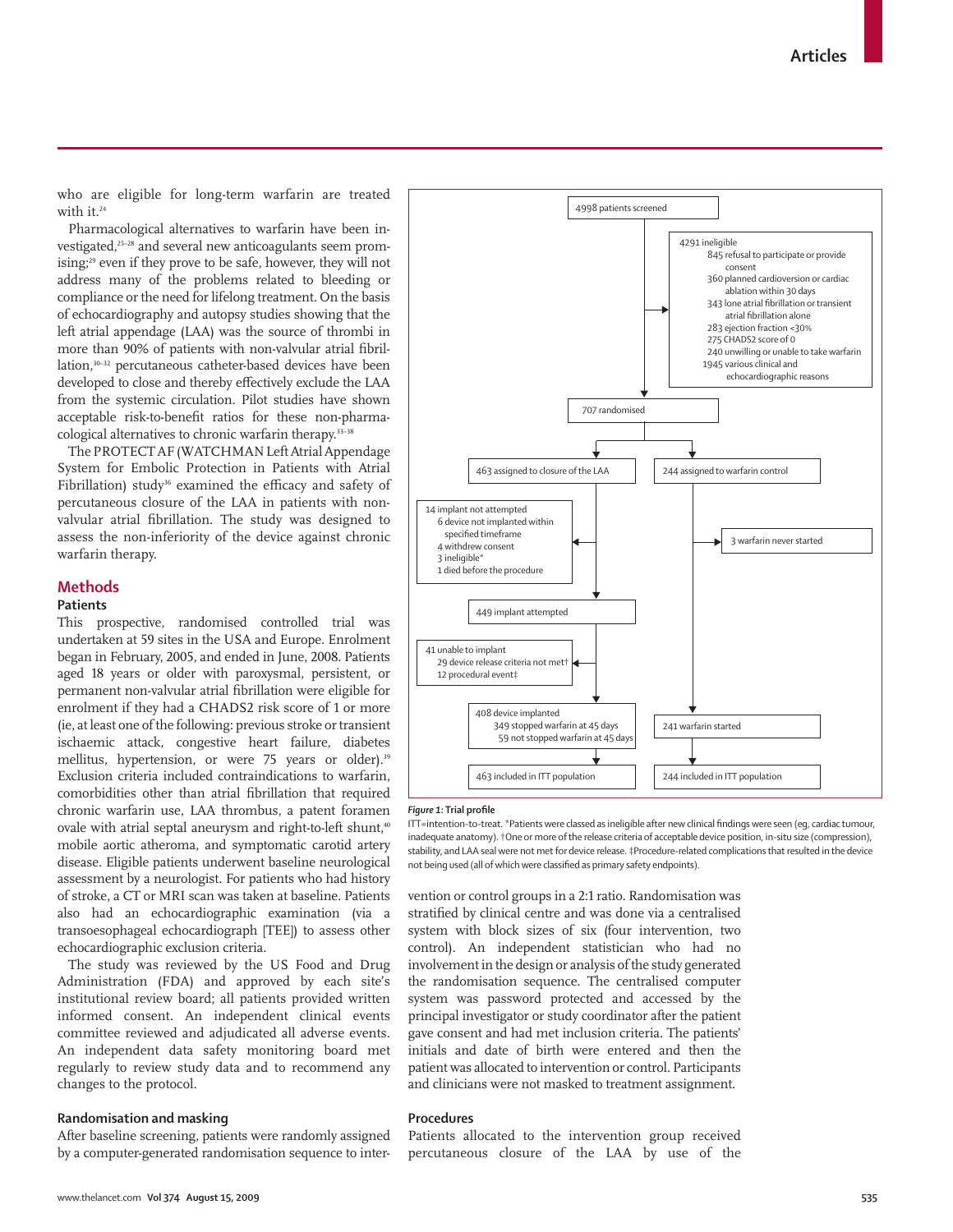WATCHMAN device (Atritech, Plymouth, MN, USA). As previously described, this device<sup>36,37</sup> is a self-expanding nickel titanium (nitinol) frame structure with fixation barbs and a permeable polyester fabric cover. The device ranges in diameter from 21 mm to 33 mm to accommodate varying LAA anatomy and size. It is implanted via a trans-septal approach by use of a catheterbased delivery system to seal the ostium of the LAA. The implantation is guided by fluoroscopy and TEE to verify proper positioning and stability.

After the device had been implanted, patients were treated with warfarin (Coumadin, Bristol-Myers Squibb, New York, NY, USA) for 45 days to facilitate device endothelialisation. TEE imaging was done at 45 days, 6 months, and 12 months to assess residual peri-device flow and device stability and position. Patients discontinued warfarin therapy if the 45-day TEE showed either complete closure of the LAA or if there was residual peri-device flow (jet <5 mm in width). After stopping warfarin treatment, once daily clopidogrel (75 mg) and aspirin (81–325 mg) were prescribed until completion of the 6-month follow-up visit, from which point aspirin alone was continued indefinitely.

Patients in the control group received warfarin for the duration of the study (target international normalised ratio [INR] between  $2.0$  to  $3.0$ ). Monitoring of the INR was done by the patient's treating physician at least every 2 weeks for 6 months and at least once a month thereafter.

Follow-up visits occurred at 45 days, at 6, 9, and 12 months, and twice a year thereafter. Neurological assessments were done at baseline, 12 months, and 24 months and whenever a neurological event occurred.

The primary objective was to establish whether the device was non-inferior to warfarin treatment by use of a composite endpoint for efficacy that consisted of the occurrence of stroke (including ischaemic or haemorrhagic stroke), cardiovascular or unexplained death, or systemic embolism. The primary composite endpoint for safety consisted of events related to excessive bleeding (eg, intracranial or gastrointestinal bleeding) or procedure-related complications (eg, serious pericardial effusion, device embolisation, procedure-related stroke). Time to first event was calculated from the date of randomisation to the event, or to the last known status date. Event rates were calculated as the number of events per 100 patient-years of follow-up.

## **Statistical analysis**

The preplanned primary analysis of efficacy and safety used a Bayesian Poisson model, stratified for CHADS2 score, with a non-informative gamma conjugate prior distribution.41 Posterior sampling was used to calculate probabilities and Bayesian credible intervals (CrIs). This model used data from this study only and assumed a constant hazard rate with the number of events following a Poisson distribution. The Kaplan-Meier method was

|                                                         | Intervention group<br>$(n=463)$ | Control group<br>$(n=244)$ |
|---------------------------------------------------------|---------------------------------|----------------------------|
| Characteristics                                         |                                 |                            |
| Age (years)                                             | 71.7(8.8;46.0-95.0)             | 72-7(9-2;41-0-95-0)        |
| Male                                                    | 326 (70-4%)                     | 171 (70.1%)                |
| Race/ethnicity                                          |                                 |                            |
| Asian                                                   | $4(0.9\%)$                      | $1(0.4\%)$                 |
| Black/African-American                                  | 6(1.3%)                         | $5(2.0\%)$                 |
| White                                                   | 425 (91.8%)                     | 222 (91.0%)                |
| Hispanic/Latin American                                 | 25 (5-4%)                       | 15 (6.1%)                  |
| Hawaiian/Pacific Islander                               | $1(0.2\%)$                      | $1(0.4\%)$                 |
| Other                                                   | $2(0.4\%)$                      | $\mathbf 0$                |
| <b>Risk factors</b>                                     |                                 |                            |
| CHADS2 score*                                           |                                 |                            |
| $\mathbf{1}$                                            | 157 (33.9%)                     | 66 (27.0%)                 |
| $\overline{2}$                                          | 158 (34.1%)                     | 88 (36.1%)                 |
| 3                                                       | 88 (19.0%)                      | 51 (20.9%)                 |
| $\overline{4}$                                          | 37 (8.0%)                       | 24 (9.8%)                  |
| 5                                                       | 19 (4.1%)                       | $10(4.1\%)$                |
| 6                                                       | $4(0.9\%)$                      | $5(2.0\%)$                 |
| Congestive heart failure                                | 124 (26.8%)                     | 66 (27.0%)                 |
| History of hypertension                                 | 413 (89.2%)                     | 220 (90-2%)                |
| Age 75 years or more                                    | 190 (41.0%)                     | 115 (47.1%)                |
| <b>Diabetes</b>                                         | 113 (24-4%)                     | 72 (29.5%)                 |
| Previous transient ischaemic<br>attack/ischaemic stroke | 82 (17.7%)                      | 49 (20.1%)                 |
| Previous warfarin use                                   |                                 |                            |
| Less than 1 year                                        | 254 (54.9%)                     | 145 (59.4%)                |
| 1 year or more                                          | 203 (43.8%)                     | 96 (39.3%)                 |
| No estimate                                             | 6(1.3%)                         | 3(1.2%)                    |
| Atrial fibrillation pattern                             |                                 |                            |
| Paroxysmal                                              | 200 (43.2%)                     | 99 (40.6%)                 |
| Persistent                                              | 97 (21.0%)                      | 50 (20.5%)                 |
| Permanent                                               | 160 (34.6%)                     | 93 (38.1%)                 |
| Unknown                                                 | 6(1.3%)                         | $2(0.8\%)$                 |
| Atrial fibrillation onset                               |                                 |                            |
| Less than 1 year                                        | 69 (14.9%)                      | 50 (20.5%)                 |
| 1 year or more                                          | 360 (77.8%)                     | 182 (74.6%)                |
| No estimate                                             | 34 (7.3%)                       | 12 (4.9%)                  |
| Left ventricular ejection                               | 57.3% (9.7;                     | 56.7% (10-1;               |
| fraction (%)                                            | $30.0 - 82.0$                   | $30.0 - 86.0$              |

*Table 1:* **Baseline characteristics and risk factors of study participants**

used for graphical assessment of time-related events. Post-hoc sensitivity analyses for the primary endpoint were done by use of Cox proportional hazards models and confidence intervals (CIs) for differences in Poisson rates. Analysis of the primary efficacy and safety endpoints was by intention to treat. All patients without an event or lost to follow-up were censored at the time of the last known event status. Consistency of the primary efficacy results across prespecified patient subgroups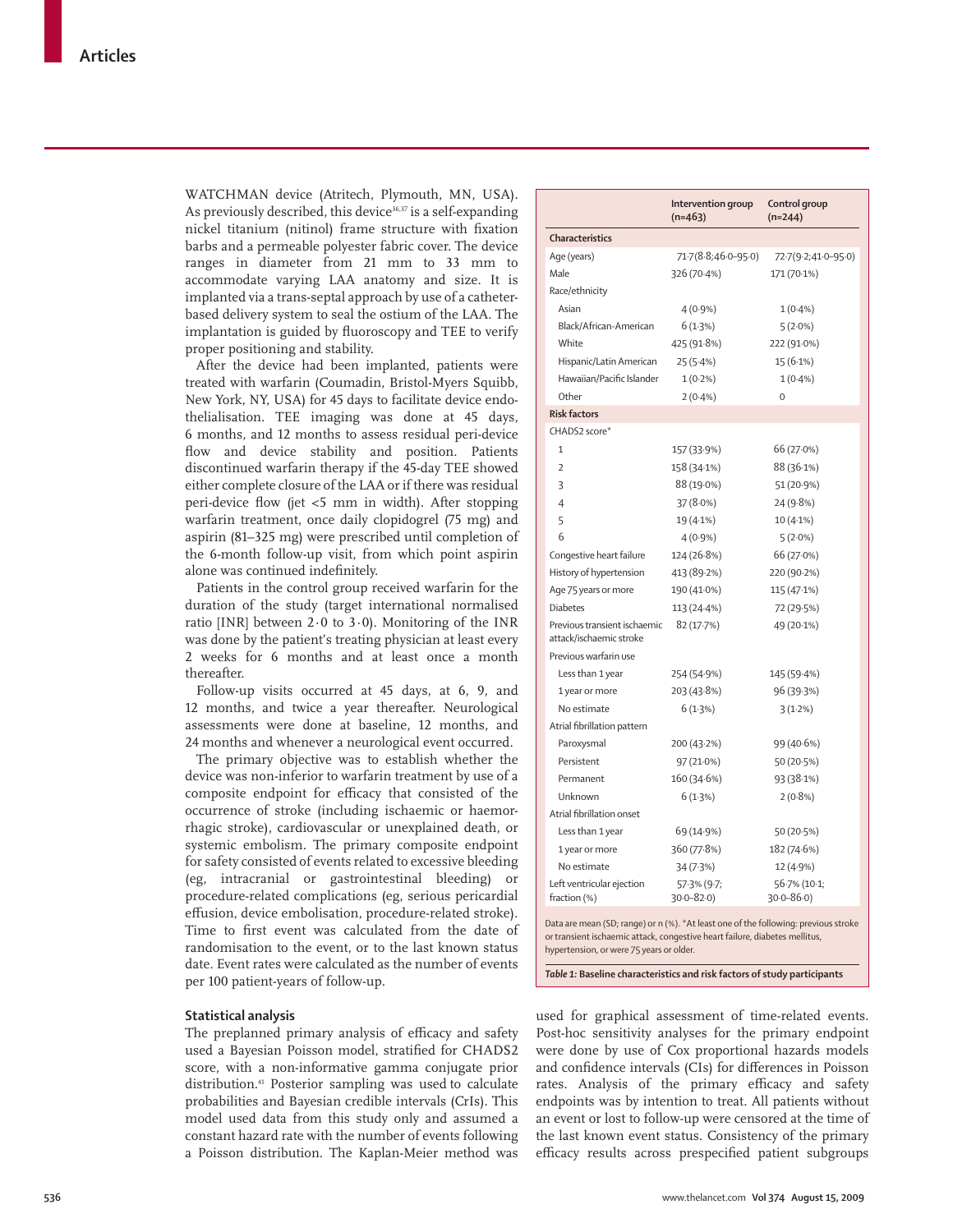|                                      | Intervention group           |                                                                | Control group                |                                                             | Rate ratio (intervention/<br>control [95% Crl]) | Posterior probabilities |             |
|--------------------------------------|------------------------------|----------------------------------------------------------------|------------------------------|-------------------------------------------------------------|-------------------------------------------------|-------------------------|-------------|
|                                      | Events/<br>patient-<br>years | Observed rate (events<br>per 100 patient-years<br>$[95%$ CrI]) | Events/<br>patient-<br>years | Observed rate (events<br>per 100 patient-years<br>[95% Crl] |                                                 | Non-inferiority         | Superiority |
| ITT population*                      |                              |                                                                |                              |                                                             |                                                 |                         |             |
| Primary efficacy <sup>+</sup>        | 21/694-1                     | $3.0(1.9 - 4.5)$                                               | 18/370.8                     | $4.9(2.8 - 7.1)$                                            | $0.62(0.35 - 1.25)$                             | >99.9%                  | 90.0%       |
| Ischaemic stroke                     | 15/694.6                     | $2.2(1.2-3.5)$                                                 | 6/372.3                      | $1.6(0.6-3.0)$                                              | $1.34(0.60 - 4.29)$                             | 71.8%                   | 20.1%       |
| Cardiovascular/<br>unexplained death | 5/708.4                      | $0.7(0.2 - 1.5)$                                               | 10/374-9                     | $2.7(1.2 - 4.4)$                                            | $0.26(0.08 - 0.77)$                             | >99.9%                  | 99.3%       |
| Haemorrhagic stroke                  | 1/708.4                      | $0.1(0.0-0.5)$                                                 | 6/373.4                      | $1.6(0.6-3.1)$                                              | $0.09(0.00 - 0.45)$                             | >99.9%                  | 99.8%       |
| Systemic embolism                    | 2/707.8                      | $0.3(0.0-0.8)$                                                 | 0/374.9                      | $\Omega$                                                    |                                                 | $\ddotsc$               | $\cdots$    |
| All stroke                           | 16/694.6                     | $2.3(1.3-3.6)$                                                 | 12/370.8                     | $3.2(1.6-5.2)$                                              | $0.71(0.35 - 1.64)$                             | 99.3%                   | 76.9%       |
| All-cause mortality                  | 21/708-4                     | $3.0(1.9 - 4.5)$                                               | 18/374.9                     | $4.8(2.8-7.1)$                                              | $0.62(0.34 - 1.24)$                             | >99.9%                  | 90.7%       |
| Primary safety‡                      | 49/658-8                     | $7.4(5.5-9.7)$                                                 | 16/364.2                     | $4.4(2.5-6.7)$                                              | $1.69(1.01-3.19)$                               | $\ddotsc$               | $\ddotsc$   |
| Successfully treated population§     |                              |                                                                |                              |                                                             |                                                 |                         |             |
| Primary efficacy                     | 11/593.6                     | $1.9(1.0-3.2)$                                                 | 17/370-2                     | $4.6(2.6-6.8)$                                              | $0.40(0.19 - 0.91)$                             | >99.9%                  | 98.6%       |
| Primary safety                       | 9/592.1                      | $1.5(0.7-2.8)$                                                 | 16/363.6                     | $4.4(2.5-6.7)$                                              | $0.35(0.15 - 0.80)$                             | $\ldots$                | $\ddotsc$   |
|                                      |                              |                                                                |                              |                                                             |                                                 |                         |             |

CrI=credible interval. ITT=intention-to-treat. <sup>..</sup>=not applicable. Different events have different numbers of patient-years because patients without an event or lost to follow-up were censored at the time of the last known event status. Posterior probabilities of non-inferiority are based on a two-fold non-inferiority margin. Posterior probabilities and CrIs are based on a Bayesian model stratified by CHADS2 score. \*The ITT population consists of all randomised patients (intervention, n=463; control=244). †The primary composite endpoint for efficacy was the occurrence of stroke (including ischaemic or haemorrhagic stroke), cardiovascular or unexplained death, or systemic embolism. ‡The primary composite endpoint for safety consisted of events related to excessive bleeding (eg, intracranial or gastrointestinal bleeding) or procedure-related complications (eg, serious pericardial effusion, device embolisation, procedure-related stroke). SSuccessful treatment was defined in the intervention group as device implantation followed by discontinuation of warfarin and in the control group as the start of warfarin treatment (intervention, n=389; control=241).

*Table 2:* **Clinical outcomes**

was assessed by use of Cox proportional hazard models that incorporated an interaction term between randomised groups and patient subgroups.

We also undertook a prespecified prospective analysis of primary event rates in successfully treated patients. For this analysis, successful treatment was defined in the intervention group as device implantation followed by discontinuation of warfarin and in the control group as the start of warfarin treatment. Since this was a sensitivity analysis to support the primary analysis, no alpha-level adjustment was made. p values were two-sided and were not adjusted for multiple comparisons. SAS version 9.2 was used for statistical analyses.

The sample size was based on an expected primary endpoint event rate of 6·15 per 100 patient-years in the control group, calculated by use of data from the Stroke Prevention in Atrial Fibrillation studies database.<sup>42,43</sup> Simulations were done to ensure 80% power and a 5% false-positive (type I error) rate under a group sequential analysis plan that included a first interim analysis after 600 patient-years of follow-up with subsequent analyses after each additional 150 patient-years, up to a maximum of 1500. Stopping rules were based on posterior probabilities; the trial was to be stopped for futility if the probability that the primary efficacy event rate for the intervention group was higher than the rate for the control group exceeded 95%. We selected a one-sided probability criterion of non-inferiority for the device of at least 97·5%, by use of a two-fold non-inferiority margin.

Non-inferiority was formally achieved at the first prespecified interim analysis. However, in accordance with the prespecified analysis plan, follow-up continued and analyses were done at subsequent 150 patient-year intervals. This report summarises the results at the most recent evaluation (the fourth planned interim analysis) following the review of the trial results by the Circulatory Advisory Panel of the FDA. The analysis is based on an aggregate of 1065 patient-years of follow-up for the primary endpoint. Each of the interim analyses was consistent with the initial primary finding of non-inferiority. This study is registered with Clinicaltrials.gov, number NCT00129545.

#### **Role of the funding source**

This study was designed by the principal investigator (DRH) in collaboration with the sponsor after consultation with the FDA. The sponsor of the study had no role in data analysis, data interpretation, or writing of the report. The corresponding author had full access to all the data in the study and had final responsibility for the decision to submit for publication.

## **Results**

Figure 1 shows the trial profile. Patients were followed for an aggregate of 1065 patient-years. Mean follow-up per patient was 18 months (SD 10). Table 1 shows the baseline characteristics and risk factors of the study participants.

The device was successfully implanted in 88% (408/463) of patients assigned to this intervention and in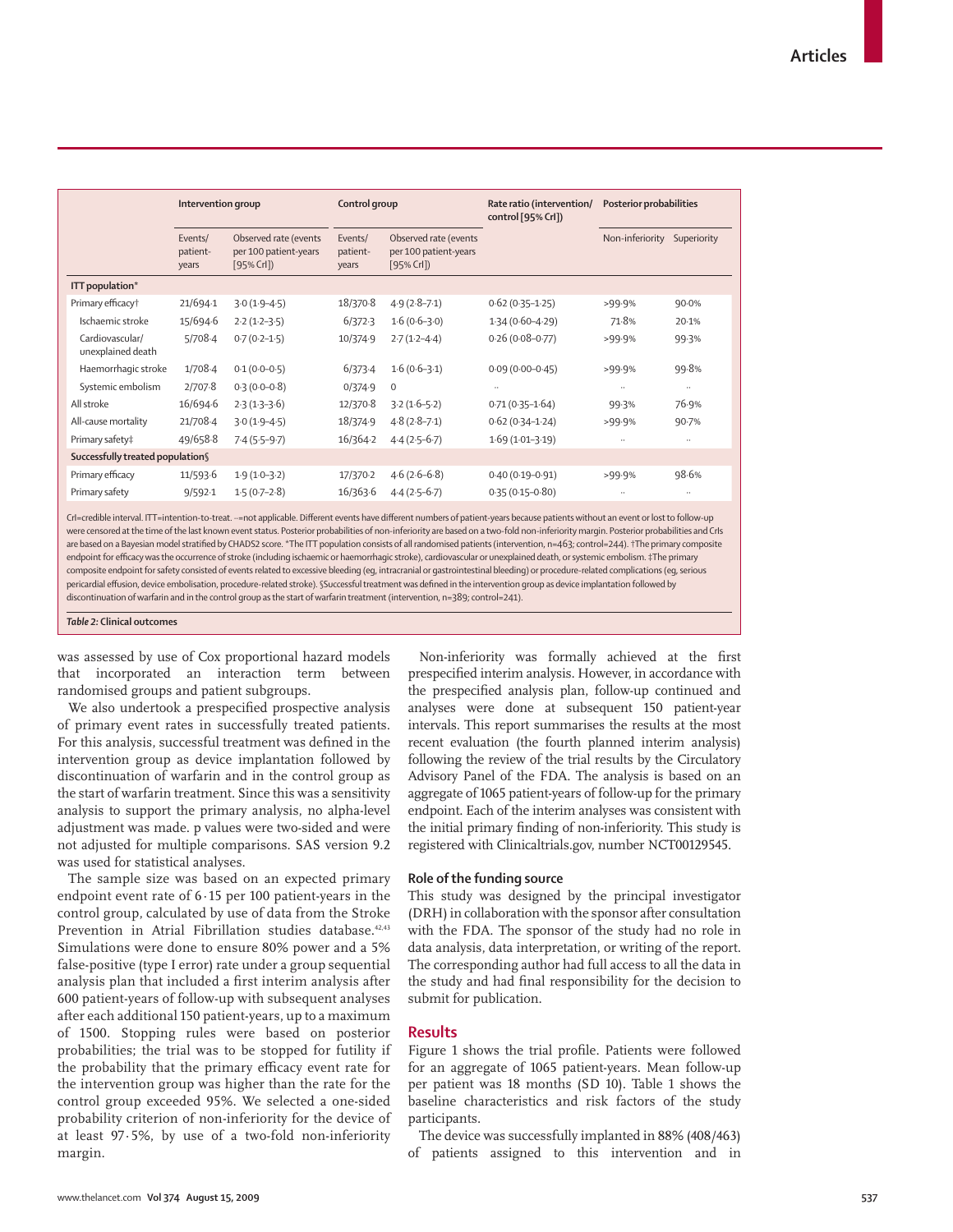

*Figure 2***: Kaplan-Meier curves of incidence of study endpoints in intervention and control groups** RR=rate ratio. Incidence probabilities for the intention-to-treat analysis are shown with time calculated as the days since randomisation for the primary efficacy endpoint (A), the primary safety endpoint (B), all stroke (C), and all-cause mortality (D).

91% (408/449) of those in whom implantation was attempted (figure 1). At the 45-day follow-up, 349 (86%) of 408 patients with an implanted device met TEE criteria and were able to stop taking warfarin. 355 (92%) of 385 patients had met the criteria by 6 months, mainly because of a reduction in peri-device leak. For the control group, plasma warfarin concentration was in the therapeutic INR range (between  $2 \cdot 0$  and  $3 \cdot 0$ ) 66% of the time.<sup>44</sup>

Table 2 shows the clinical outcomes of the intervention and control groups. The primary efficacy event rate was 3·0 per 100 patient-years (95% CrI 1·9–4·5) in the intervention group and 4·9 per 100 patient-years (95% CrI 2 $\cdot$ 8-7 $\cdot$ 1) in the control group (rate ratio [RR] 0·62, 95% CrI 0·35–1·25). The probability of noninferiority of the intervention was greater than 99·9% based on a two-fold non-inferiority margin. Results obtained by use of a Cox proportional hazards model stratified by CHADS2 score were consistent with the primary analysis (hazard ratio 0·70, 95% CI 0·37–1·32).

At 2 years, the cumulative event rate for the intervention group was  $5.9\%$  (95% CI  $3.1-8.8$ ) compared with  $8.3\%$  $(95\% \text{ CI } 4.0-12.5)$  for the control group (figure 2).

The efficacy results were consistent across all subgroups apart from sex: the HR in men was lower than that for women ( $p=0.03$ ; all other interaction tests  $p>0.40$ ; figure 3). Exclusion of patients at lowest risk for thromboembolic events (ie, patients with a CHADS2 score of 1) did not affect the results of the primary efficacy analysis: the rate ratio in patients with CHADS2 score of more than 1 was 0·68 (95% CrI 0·35–1·42).

The primary efficacy event rate was  $1.9$  per  $100$  patientyears (95% CrI  $1.0-3.2$ ) in successfully treated patients who discontinued warfarin in the intervention group compared with  $4.6$  per 100 patient-years (95% CrI  $2.6 - 6.8$ ) in control patients who received warfarin (RR 0·40, 95% CrI 0·19–0·91; table 2).

The rate of ischaemic stroke was higher in the intervention group than in the control group. In the intervention group, one patient had a stroke after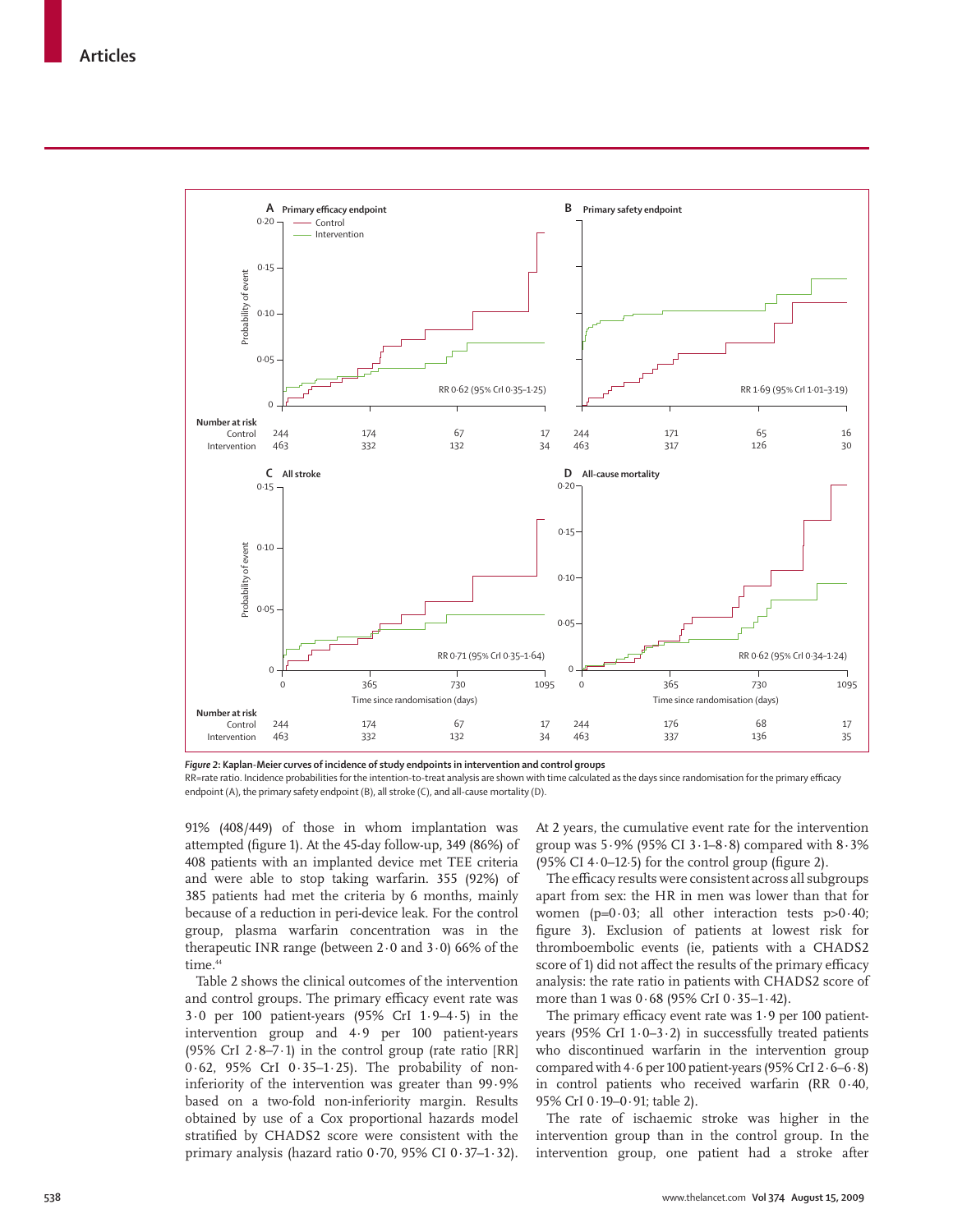

Figure 3: Primary efficacy results by patient subgroup

HR=hazard ratio. LAA=left atrial appendage. LVEF=left ventricular ejection fraction. HRs (95% CIs) are shown for the primary efficacy endpoint for all patients and for prespecified patient subgroups. Results are from Cox proportional hazards models, with each subgroup examined in a separate model. The number of randomised patients with data available for the subgroup variable are shown.

randomisation but before scheduled device implantation, and five patients had periprocedural events, mainly air embolism. The five patients with procedure-related strokes stayed in the hospital for a mean of 9 days (range  $5-19$ ); three had no long-term residual deficit, whereas two were discharged to nursing homes and subsequently died. After the periprocedural timeframe, ischaemic stroke occurred in nine patients in the intervention group (1·3 events per 100 patient-years) compared with six patients in the control group (1·6 events per 100 patient-years). In both groups, all ischaemic strokes that had INR measurements available at the time of the event occurred at a subtherapeutic INR level. Two of the ischaemic strokes were fatal, one in each group.

Haemorrhagic strokes were less frequent in the intervention group than in the control group. Five of the six haemorrhagic strokes in the control group were fatal and all occurred in patients with therapeutic INR levels. The haemorrhagic stroke in the intervention group occurred in a patient on warfarin during the 45-day period after implanting the device and was fatal. The rate of all ischaemic and haemorrhagic strokes was lower in the intervention group than in the control group (table 2).

21 patients assigned to the intervention and 18 controls died during the study. The deaths in the intervention group were caused by stroke (n=2), unknown or other cardiovascular causes (n=4), and non-cardiovascular causes (eg, cancer, urosepsis; n=15). No deaths were deemed related to the LAA closure device. The deaths in the control group resulted from stroke (n=6), unknown

or other cardiovascular causes (n=6), and noncardiovascular causes (eg, pneumonia; n=6). The cumulative mortality rates for the intervention and control groups were  $3.0\%$  (95% CI  $1.3-4.6$ ) versus  $3.1\%$ (95% CI 0·8–5·4) at 1 year, and 5·9% (95% CI 2·8–8·9) versus  $9.1\%$  (95% CI 4 $\cdot$ 2-14 $\cdot$ 1) at 2 years, respectively  $(figure 2)$ .

Primary safety events occurred at a higher rate in the intervention group than in the control group (RR 1·69, 95% CrI 1·01–3·19; table 2). By contrast with the intervention group, in which 27 (55%) of 49 primary safety events occurred on the day of the procedure, the events in the control group usually occurred later, with eight (50%) of 16 recorded between 45 days and 1 year. At 2 years after randomisation, the cumulative primary safety event rate was  $10.2\%$  (95% CI 7.4-13.0) for the intervention group and  $6.8\%$  (95% CI  $3.0-10.6$ ) for the control group. In the analysis of successfully treated patients, the primary safety event rate was lower in the intervention group than in the control group (RR 0·35, 95% CrI 0·15–0·80).

The most frequent primary safety event in the intervention group was serious pericardial effusion (defined as the need for percutaneous or surgical drainage), which occurred in 22 (4·8%) of patients. 15 of these patients were treated with pericardiocentesis, and seven underwent surgical intervention. No patients with pericardial effusion died, although length of hospital stay in these patients was longer than it was in patients without a pericardial effusion (median 4 days longer). Effusion rates declined with investigator experience;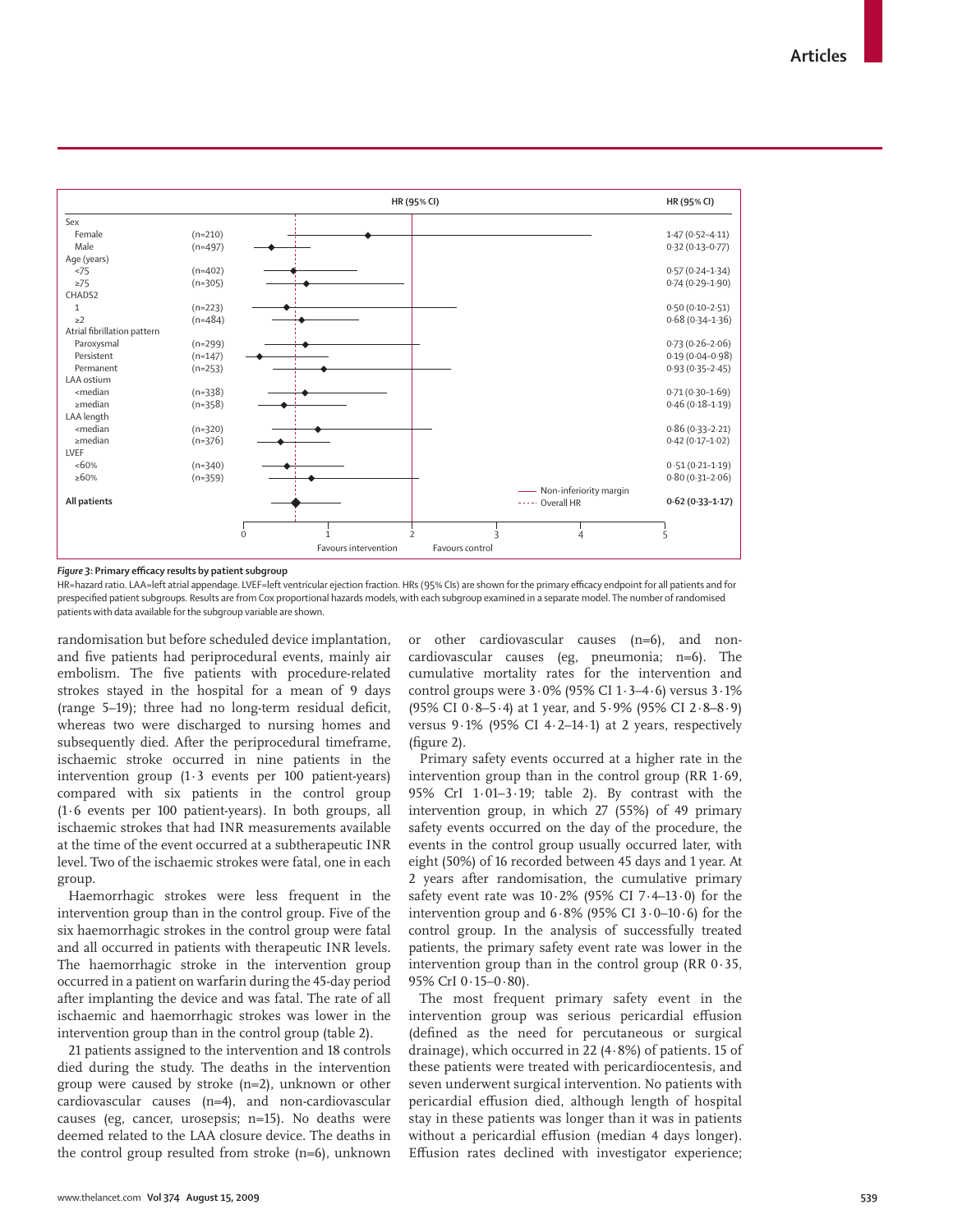among 542 patients for whom an implant was attempted, including 93 non-randomised roll-in patients, serious effusions occurred in 7 $\cdot$ 1% (11/154) of the first three patients at each site and in 4·4% (17/388) of subsequent patients ( $p=0.19$ ). Device embolisation occurred in three patients; one was noted during the procedure and two were discovered by TEE on day 45. One device embolisation was removed percutaneously by use of a vascular snare; the other two patients underwent surgery, one of whom had concomitant aortic valve replacement. Device embolisation was not associated with increases in stroke or mortality. Table 3 shows the primary safety events by treatment group. Other adverse events in the intervention group that were not included in the primary safety endpoint included eight procedurerelated or device-related pericardial effusions that were deemed non-serious because no drainage was required. There were no pericardial effusions in the control group.

## **Discussion**

In view of the prevalence of atrial fibrillation and the difficulties associated with chronic treatment with warfarin—such as complications related to bleeding and the need for continuous monitoring of INR—new approaches for stroke prevention in cases of atrial fibrillation have been pursued. The strategy of LAA obliteration evolved from the finding that in patients with non-valvular atrial fibrillation, the LAA is the most common site of thrombi.30–32,45 This randomised controlled trial showed that the efficacy of a strategy for percutaneous closure of the LAA was non-inferior to that of chronic warfarin therapy, providing evidence for the role of the LAA in stroke pathogenesis and for a new treatment strategy. This notion is also supported by the secondary analysis, which showed that the efficacy and safety event rates were lower in patients who had closure of the LAA and who had stopped warfarin therapy than in control patients who received warfarin.

In the control group, the therapeutic INR range was achieved 66% of the time, despite close INR follow-up. Recent trials of anticoagulation therapy in atrial fibrillation have shown similar rates (64–68%<sup>26–28</sup>). The most common primary safety events in patients assigned to control were major bleeding and haemorrhagic stroke; these events occurred throughout follow-up. By contrast, in patients assigned to the intervention, there was a 90% reduction in the rate of haemorrhagic stroke, and the adverse events tended to occur early (periprocedurally), with incidence rate declining over the course of the trial. The high initial risk associated with implantation of the LAA closure device is offset by the progressive cumulative risk of chronic warfarin therapy. At 6 months, 355 (92%) of 385 patients in the intervention group with implanted devices discontinued warfarin therapy without an increased risk of subsequent stroke.

In the recent ACTIVE W trial of patients with atrial fibril-

|                                                                                                                                                                                                                                                                                                                                         | Intervention<br>$(n=463)$ | Control<br>$(n=244)$ |
|-----------------------------------------------------------------------------------------------------------------------------------------------------------------------------------------------------------------------------------------------------------------------------------------------------------------------------------------|---------------------------|----------------------|
| Serious pericardial effusion*                                                                                                                                                                                                                                                                                                           | $22(4.8\%)$               | $\Omega$             |
| Major bleeding†                                                                                                                                                                                                                                                                                                                         | 16(3.5%)                  | $10(4.1\%)$          |
| Procedure-related ischaemic stroke                                                                                                                                                                                                                                                                                                      | $5(1.1\%)$                | $\Omega$             |
| Device embolisation                                                                                                                                                                                                                                                                                                                     | $3(0.6\%)$                | $\Omega$             |
| Haemorrhagic stroke‡                                                                                                                                                                                                                                                                                                                    | $1(0.2\%)$                | 6(2.5%)              |
| Other <sub>§</sub>                                                                                                                                                                                                                                                                                                                      | $2(0.4\%)$                | $\Omega$             |
| *Defined as the need for percutaneous or surgical drainage. †Major bleeding is<br>defined as a bleeding event that required at least 2 units of packed red blood cells<br>or surgery to correct. #Of the seven haemorrhagic strokes, six resulted in death<br>(intervention group, n=1; control group, n=5). §An oesophageal tear and a |                           |                      |

lation,<sup>25</sup> the annual risk of stroke, non-CNS systemic embolus, myocardial infarction, or vascular death was 3·9%. In the combined SPORTIF III, IV, and V trials in elderly patients,<sup>27</sup> stroke and systemic emboli occurred at a rate of 2·2% per year in patients treated with warfarin. Additionally, haemorrhagic strokes were more frequent in older patients. The frequency of these events is similar to that for the control group in this study, when adjusted for time of follow-up and heterogeneity of populations studied.

The pronounced time dependency of the primary safety events in the intervention group was caused by two types of procedure-related complication: pericardial effusions needing intervention and air embolism. Although the rate of pericardial effusions in the intervention group (4·8%) was substantially higher than the rate in the control group (no events), none of the cases resulted in permanent impairment or mortality. Air embolism has been reported with other left-heart catheter interventions, such as atrial septal defect closure and catheter ablation of left-sided arrhythmias.<sup>46</sup> In view of the learning curve effect—as seen in this trial and with a variety of other procedures that involve structural heart disease and electrophysiological interventions requiring anticoagulation<sup>47</sup>—it is expected that these event rates will further decrease with increased operator training and experience. Physicians who inserted the LAA closure device had undergone comprehensive training in LAA device implantation and had the benefit of intraprocedural TEE guidance.<sup>48</sup>

Since implantation of the device for closure of the LAA required concomitant warfarin treatment until sealing was confirmed by TEE, this study did not address the potential role for closure of the LAA in patients with contraindications to warfarin therapy. Thus, the safety and efficacy of LAA closure without short-term warfarin treatment is unknown.

Most safety events occurred early in the intervention group but continually in the control group. We do not know if there might have been more or fewer events with longer follow-up and we now need to establish the longer term outcomes of patients who have undergone closure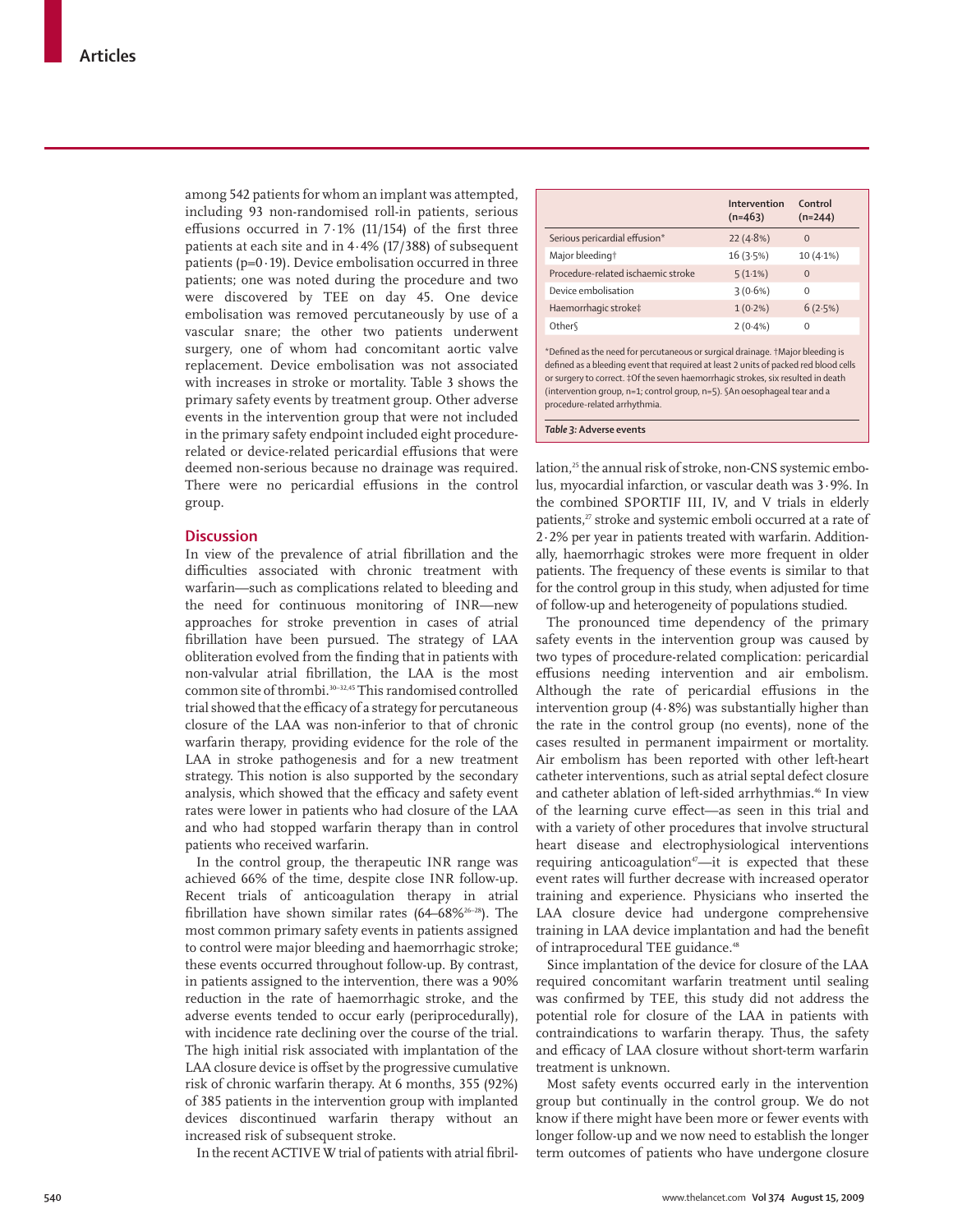of the LAA. Additionally, there is a need to assess other patient populations, especially patients with contraindications for warfarin.

Patients in the intervention group who remained on warfarin could have biased the recorded efficacy event rate. However, because the primary efficacy event rate in the intervention group was lower than it was in the control group, the true efficacy of the device might be underestimated. Furthermore, warfarin was discontinued by 45 days in most patients in the intervention group, so that most of the observed follow-up in the trial (83%) occurred after anticoagulation had been stopped. Finally, the separate analysis of patients who had successful implantation of the device included only patients who had stopped taking warfarin, thereby providing data that exclude the protective or harmful effects of warfarin, lending support to the hypothesis that successful closure of the LAA is not inferior to warfarin for prevention of stroke.

Inadequate maintenance of the INR in the control group could have increased the event rates for efficacy and safety in these patients. The difficulties in maintaining the INR in clinical practice are well established; furthermore, the monitoring protocol in this study was more stringent than current recommendations<sup>49</sup> and the time in the therapeutic range was similar to that reported in other recent trials of anticoagulation in atrial fibrillation.<sup>26-28</sup> Even with pharmacogenetic approaches, INR control is variable, and there is a danger that tighter control, if achieved in a clinical trial, would not reflect that of clinical practice.<sup>50</sup>

Thus, our strategy for closing the LAA was non-inferior to warfarin therapy in terms of the primary efficacy endpoint of all stroke, cardiovascular death, and systemic embolism. Although there is a higher initial safety event rate for device implantation, adverse events were without long-term sequelae for most patients. Closure of the LAA might provide an alternative strategy to chronic warfarin therapy for stroke prophylaxis in patients with nonvalvular atrial fibrillation.

#### **Contributors**

All authors contributed to data analysis and writing and reviewing of the report. All authors saw and approved the final version of the report.

#### **PROTECT AF Investigators (institution [number of patients enrolled])**

*Czech Republic* Petr Neuzil (Na Homolce Hospital, Prague [32]). *Germany* H Sievert (CardioVascular Center Frankfurt, Sankt Katharinen, Frankfurt [52]); Sven Mobius-Winkler (Herzzentrum Leipzig [35]); Peter Sick (Krankenhaus der Barmherzigen Bruder Regensburg [8]). *USA* Kelly Tucker (Orange County Heart Orange County, CA [69]); Shephal Doshi (Pacific Heart Institute/St Johns Health Center, Santa Monica, CA [53]); Vijay Swarup, Marwan Bahu (Arizona Arrhythmia Consultants Scottsdale, AZ [46]); Ramon Quesada (Baptist Hospital of Miami, Miami, FL [38]); Kenneth Huber (St Luke's Hospital Kansas City, MO [34]); Vivek Reddy (Massachusetts General Hospital Boston, MA [31]); Maurice Buchbinder (Foundation for Cardiovascular Research, La Jolla, CA [29]); Brian Whisenant (Intermountain Medical Center Murray, UT [29]); Steven Almany (William Beaumont Hospital Royal Oak, MI, [23]); David R Holmes (Mayo Clinic Rochester, MN [20]); Robert M Siegel, Ashok Garg (Advanced Cardiac Specialists, Gilbert, AZ [20]); Gregory Mishkel (PERC/St Johns Hospital Springfield, IL [17]); Stephen Ramee (Ochsner Clinic, New Orleans, LA [14]); Saibal Kar

(Cedars-Sinai Medical Center, Los Angeles, CA [16]); Brijeshwar Maini (Moffitt Heart & Vascular Group, Wormleysburg, PA [13]); Ray Matthews, Steven Burstein (Los Angeles Cardiology Associates, Los Angeles, CA [12]); Rodney Horton (Texas Cardiac Arrhythmia Research Austin, TX [12]); Paul Mahoney, John Onufer (Sentara Norfolk General Hospital, Norfolk, VA [11]); Kenneth Baran, Stuart Adler (St Paul Heart Clinic, St Paul, MN [11]); Kimberly Skelding (Geisinger Medical Center Danville, PA [11]); John Gurley (University of Kentucky, Lexington, KY [10]); Miland Shah (Marshfield Clinic Marshfield, WI [10]); Steven J Yakubov (Riverside Methodist Hospital Columbus, OH [8]); Angel Leon (Crawford Long Hospital, Atlanta, GA [8]); Peter C Block (Emory University School of Medicine Atlanta, GA [8]); Peter Fail, Richard Abben (Terrebonne General Medical Center, Houma, LA [8]); Mark Reisman (Swedish Cardiovascular Research, Seattle, WA [7]); Gery Tomassoni (Lexington Cardiology Consultants, Central Baptist Lexington, KY [7]); Vishwajeth Bhoopalam (Nebraska Heart Institute Lincoln, NE [7]); William Anderson (UPMC [Presbyterian University Hospital], Pittsburgh, PA [6]); Robert A Pickett, Douglas Wolfe (Baptist Medical Center, Jackson, MS [6]); Reginald Low (UC Davis Medical Center, Sacramento, CA [5]); Ted Feldman, Michael Sallinger (Evanston Northwestern Healthcare, Evanston, IL [5]); James Irwin (Bay Heart Group, Tampa, FL [6]); John Lopez, Bradley Knight (University of Chicago Medical Center, Chicago, IL [5]); Scott Lim (University of Virginia School of Medicine Charlottesville, VA [5]); Larry Chinitz (New York University Medical Center, New York, NY[5]); Mehdi Razavi (St Luke's Episcopal Hospital Houston, TX [5]); David Wilbur, Ferdinand Leya (Loyola University Medical Center, Maywood, IL [5]); Zoltan G Turi (Cooper Hospital, Camden, NJ [4]); Bryan Raybuck (INOVA Research Center Falls Church, VA [3]); Ron Waksman, Horst Sievert (Washington Hospital Center, Washington, DC [4]); Steven Kalbfleisch (Ohio State University, Columbus, OH [3]); Michael Mooney (Abbott Northwestern Hospital, Minneapolis, MN [3]); William Gray (Columbia University Medical Center, New York, NY [3]); Geoffrey Kunz (New Mexico Heart Albuquerque, NM [3]); Malcolm Foster (Baptist Heart Institute, Knoxville, TN [2]); Eric Good (University of Michigan, Ann Arbor, MI [2]); Murat Tuzcu (Cleveland Clinic Foundation Cleveland, OH [2]); Fred St Goar (El Camino Hospital, Mountain View, CA [2]); Richard Josephson (Summa Health System Akron, OH [2]); W Carl Jacobs (Piedmont Hospital Atlanta, GA [2]); Rajesh Dave (Harrisburg Hospital, Harrisburg, PA [1]); John Young (Lindner Clinical Trial Center, Cincinnati, OH [1]); David Lasorda (Allegheny General Hospital Pittsburgh, PA [1]).

#### **Conflicts of interest**

DRH and the Mayo Clinic have a potential interest in Atritech. VYR has received clinical grant support as an investigator in the PROTECT AF study. CMM is an an employee of the Integra Group, which has a consulting contract with Atritech. All other authors declare that they have no conflicts of interest.

#### **Acknowledgments**

This study was sponsored by Atritech.

# **References**<br>1 Mivas

- 1 Miyasaka Y, Barnes ME, Gersh BJ, et al. Secular trends in incidence of atrial fibrillation in Olmsted County, Minnesota, 1980–2000, and implications on the projections for future prevalence. *Circulation* 2006; **114:** 119–25.
- 2 Benjamin EJ, Levy D, Vaziri SM, D'Agostino RB, Belanger AJ, Wolf PA. Independent risk factors for atrial fibrillation in a population-based cohort: the Framingham Heart Study. *JAMA* 1994; **271:** 840–44.
- Psaty BM, Manolio TA, Kuller LH, et al. Incidence of and risk factors for atrial fibrillation in older adults. *Circulation* 1997; 96: 2455–61.
- Stewart S, Hart CL, Hole DJ, McMurray JJ. Population prevalence, incidence, and predictors of atrial fibrillation in the Renfrew/ Paisley study. *Heart* 2001; **86:** 516–21.
- 5 Ruigomez A, Johansson S, Wallander MA, Rodriguez LA. Incidence of chronic atrial fibrillation in general practice and its treatment pattern. *J Clin Epidemiol* 2002; **55:** 358–63.
- 6 Lloyd-Jones DM, Wang TJ, Leip EP, et al. Lifetime risk for development of atrial fibrillation: the Framingham Heart Study. *Circulation* 2004; **110:** 1042–46.
- 7 Wolf PA, Abbott RD, Kannel WB. Atrial fibrillation as an independent